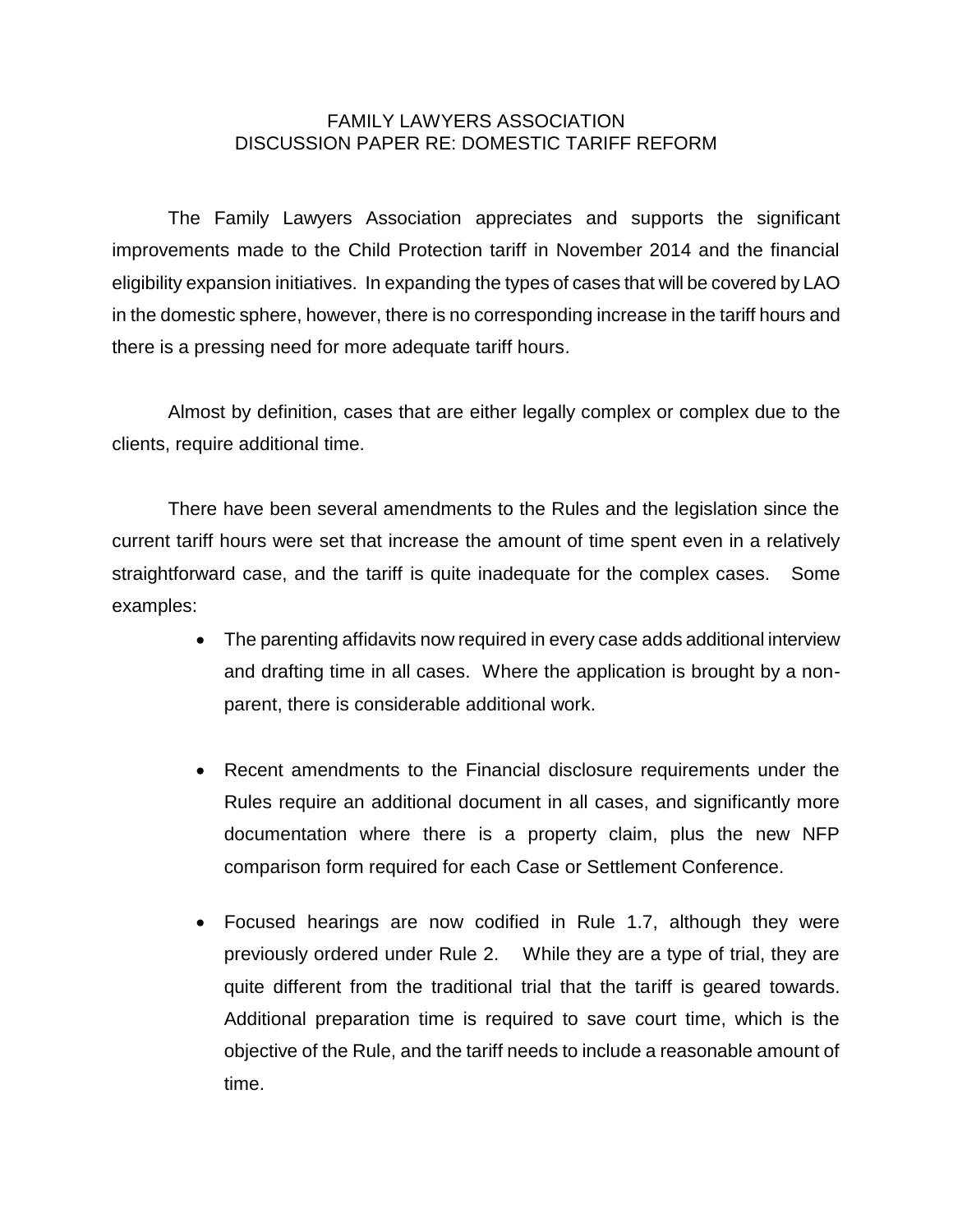### 1. **PROBLEMS WITH THE CURRENT TARIFF**

## a) **Negatively Impacts Quality of Service and Punishes Those Providing Good Service**

There is a direct negative impact on the quality of legal services by rewarding counsel who cut corners and do not take additional steps for which there is no additional hours allotment and financially punishes those who do not cut corners. It is noted that, in most letters denying a discretionary increase or allowing a partial discretionary increase, the legal aid personnel state that they are not saying that the work was not done or that it was not necessary but that they are not paying for it. The result of this is that conscientious counsel who do a good or even adequate job are forced to work for free.

Where conscientious counsel does take these and other additional steps for which there is no additional hours allotment, they are generally forced to request discretion in order to have all their hours paid. This has always been risky as to whether the additional work would be considered for a discretionary increase, and with the new Discretion Guidelines, it is far less likely that the additional time spent over the tariff maximums will be paid.

#### b) **Lack of Accountability Within the Tariff Maximums**

Under the current tariff, as long as the account submitted is at or under the total number of hours authorized by the certificate, there is little or no scrutiny of the work billed. This means there is little or no accountability as to how a lawyer spends those 12 to 16 hours initially authorized. This benefits lawyers who will not do work that is not covered by the hours authorized. We have seen cases where a lawyer will not go on the record or attend court all, but simply uses the 12 hours to give advice to the person to represent themselves.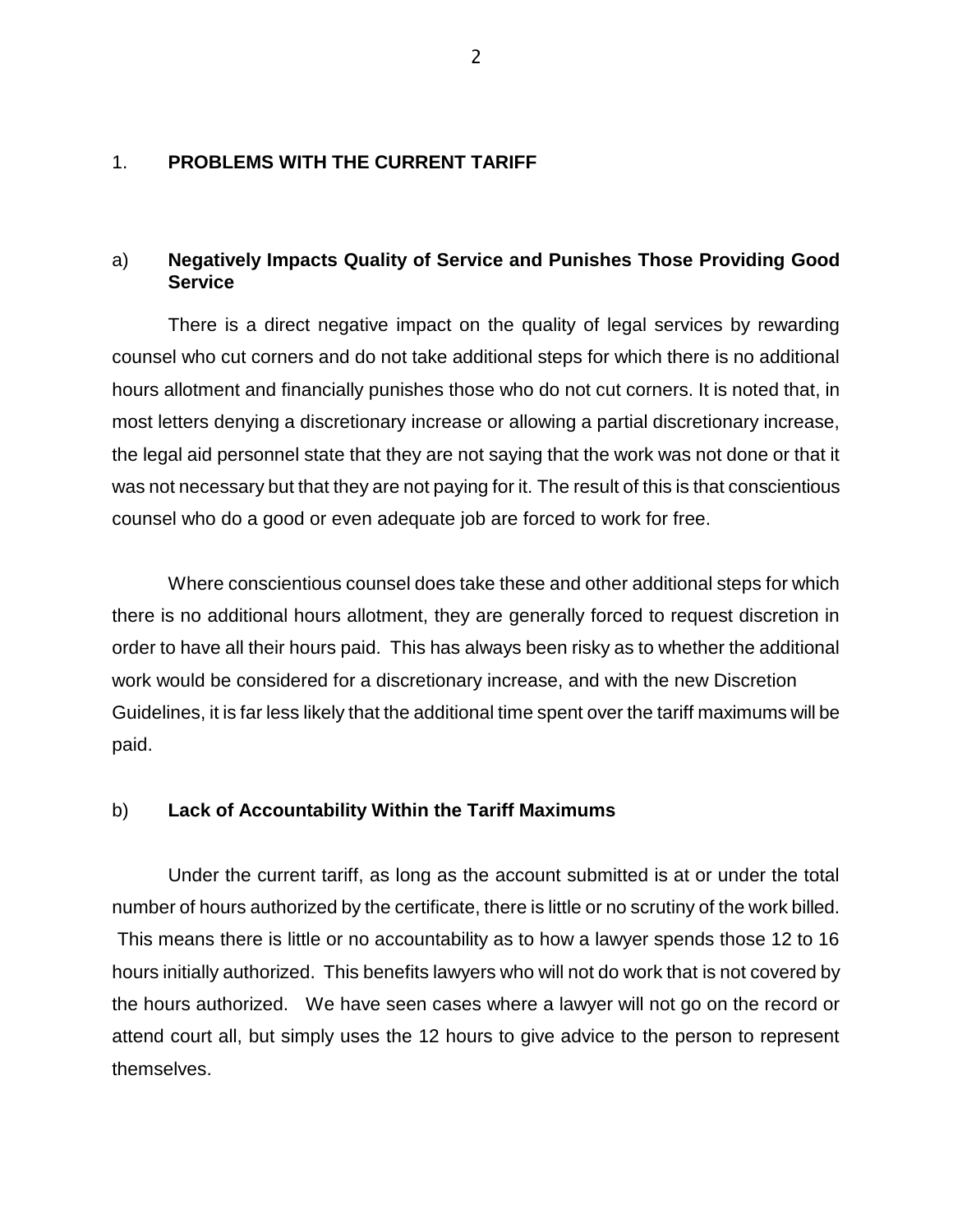The FLA has consistently advocated for an appropriate number of hours, but also with appropriate accountability for those hours.

### c) **Encourages Litigation Drift**

The current tariff allows counsel to request additional hours for Case Conferences subsequent to the first and there is apparently no limit to the number of additional Case Conferences/Settlement Conferences and Trial Management Conferences. One cannot obtain any additional hours to bring a Motion, however, that needs to be done within the initial hours allotment or one may obtain an additional hours allotment for a substantially contested issue. We have seen this result in counsel arranging endless Case Conferences to the frustration of judges who give the same opinion to the parties over and over again as to how they would recommend the case be resolved, either on a temporary or final basis. The court cannot make an Order at a Case Conference, however, unless it is on consent.

If one party or the other is simply not prepared to listen to the recommendations, a Motion needs to be brought. The judge may tell the parties to bring a Motion but if counsel does not have the hours to do so, they may not.

#### d) **Appropriate Steps Not Taken**

There are no additional hours for important steps that are not necessary in every case but would certainly be warranted in many cases. The lack of sufficient hours and uncertainty of discretionary payment discourages counsel from taking these steps.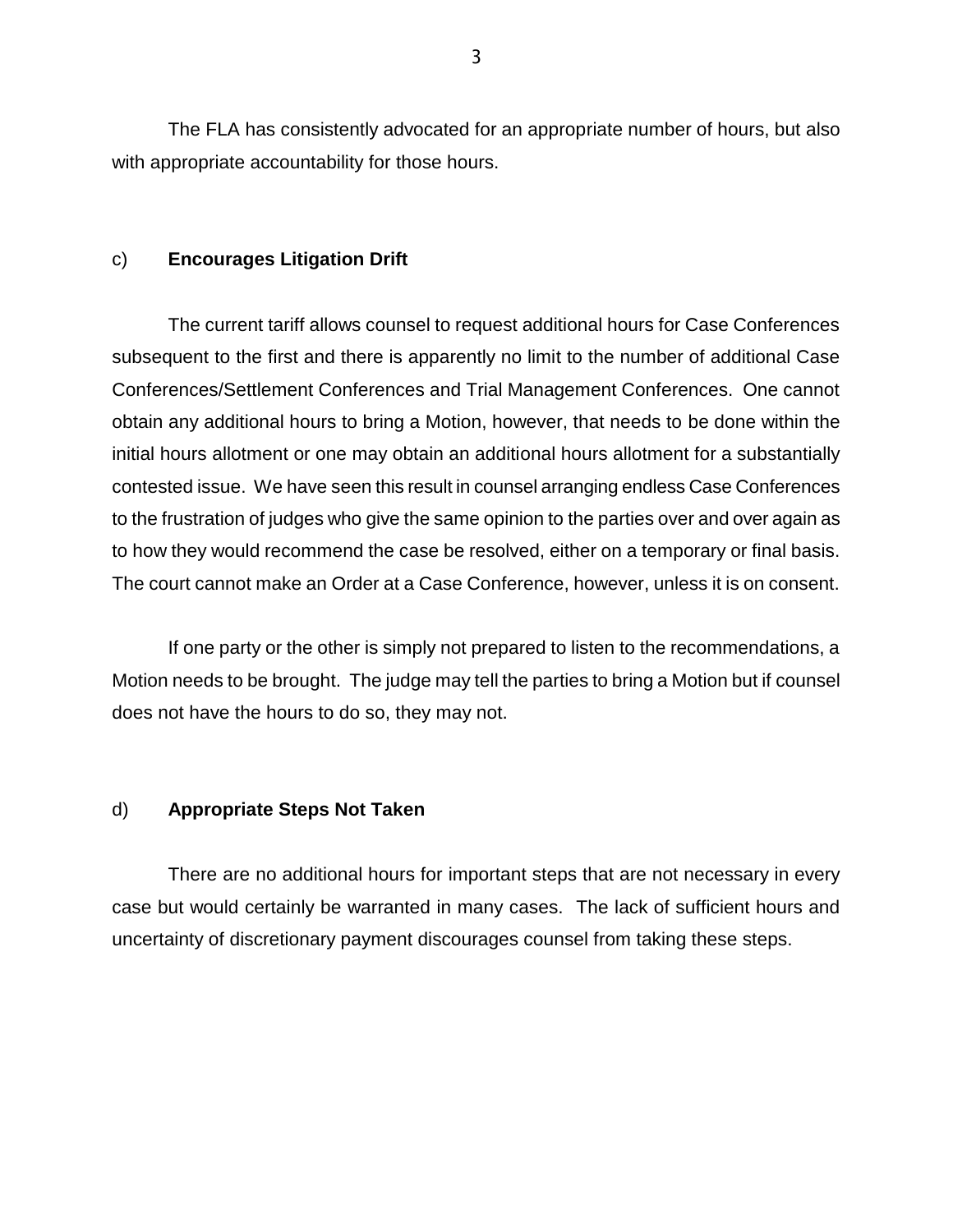Some examples:

1) Questioning – This is rarely used in domestic proceedings because there are no additional hours available and it does take a significant amount of time to prepare for and attend on a questioning. This is certainly not necessary in every case but there are cases where questioning would greatly assist in obtaining necessary information and admissions and quite possibly lead to a resolution.

2) Motions – There are no additional hours for Motions which often results in endless Case Conferences being done with the hope that the parties will eventually heed the recommendations of the judge. This actually costs considerably more money than if one were able to obtain an additional hours allotment to bring a Motion or (or respond to one) after the first or at least second Case Conference, once all disclosure has been made. Such temporary Orders also frequently lead to a final Order either on the same terms or with some adjustment to accommodate any issues that have arisen with the temporary Order.

The FLA supports a limit on case conferences, with a maximum of two or three, and a minimum of one, being required before bringing a motion. If the matter is going to settle, at least on a temporary basis, it should normally be achieved within 2 case conferences, but a  $3^{rd}$  could be available if recommended by the case management judge or based on an opinion from the party's counsel.

3) Requests to Admit and Requests for Information – These are very useful in narrowing issues and promoting settlement but again, rarely used in Legal Aid files.

4) Settlement Negotiations – There is no additional hours allotment for settlement negotiations which can take a considerable amount of time but will save court resources when successful. Rather, the tariff encourages counsel to set the matter down for trial rather than continuing to attempt to find a resolution once the maximum hours available have been used up on interim steps. While still inadequate, the number of hours allotted for trial are considerably better.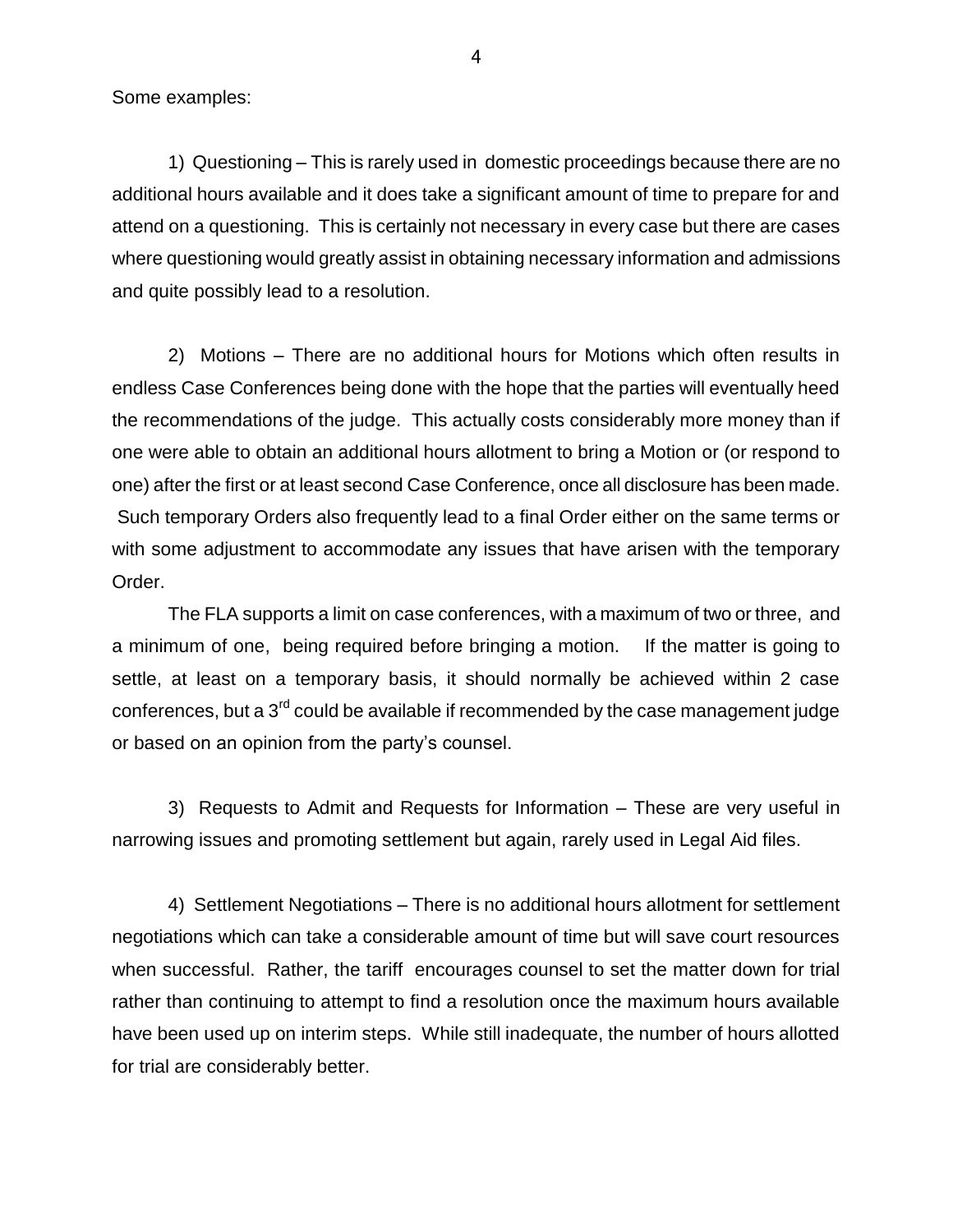# e) **Tariff has not recognized additional Work required by changes to Rules, Legislation and Judicial Practice**

Where the Rules or legislative amendments impose additional work on counsel, additional time could, and should, be added to the tariff for that step. Some examples from recent years:

1) Additional hours are needed for the parenting affidavits – the FLA recommended one hour for parents and an additional 3 hours for a non-parent

2) Additional hours are needed to comply with the new financial disclosure requirements and new form for comparison of NFP.

3) The codified of the courts' ability to order focused hearings pursuant to Rule 1.7 has already led to a marked increase in proceeding in that manner. This is a valuable tool in allocating scarce court resources, and it is anticipated that this will lead to faster resolution and free up court time, increasing access to justice in a timely manner.

The existing tariff for trials does not adequately cover the preparation time required however. Additional hours for drafting affidavits to be used as direct evidence in focused hearings are needed, as well as additional hours to review the affidavits of other parties.

4) Increasingly, judges require written submissions rather than oral, especially after a lengthy trial over several non-consecutive days. This generally means no court time but substantially more preparation time. Since the current tariff provides for 4 hours per day of trial, there is no "trial day" upon which to obtain the preparation time for writing submissions, so counsel must ask for a discretionary increase.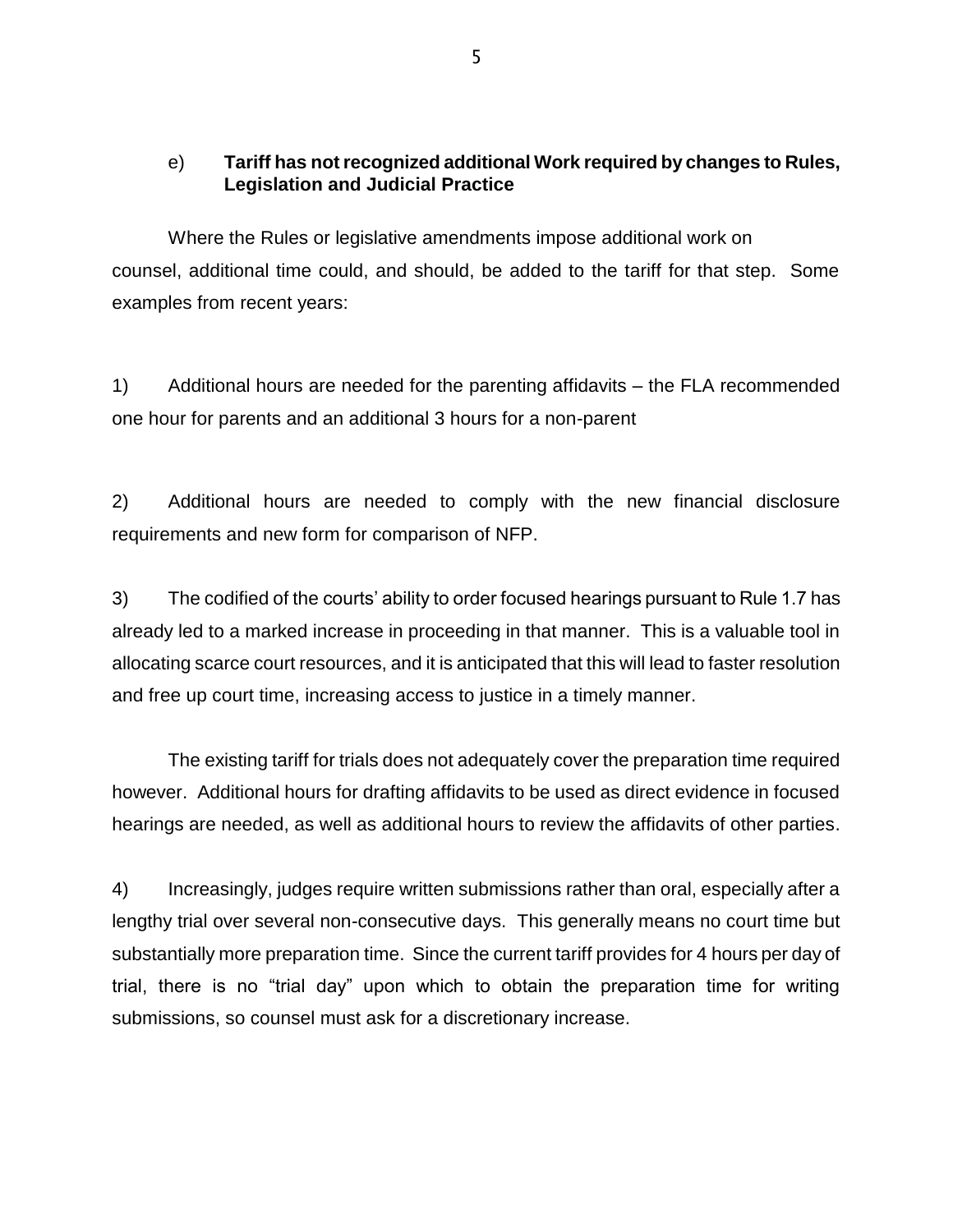## **TARIFF FOR SEPARATION AGREEMENTS**

We were pleased with the initiative introduced July 3, 2014 that provides certificates for the negotiation of a separation agreement, but ten hours is often inadequate to complete an agreement. On the other hand, negotiations should not continue endlessly if little progress is being made.

The FLA supports a maximum of ten hours for negotiations, either prior to initiating an application or for out of court meetings, Offers to Settle, etc. during the course of negotiations. Additional hours should be available by prior authorization to continue negotiations rather than institute proceedings based on a lawyer's opinion, and based additional steps recommended with additional hours available on the same basis as where a file goes into litigation. For example, if a parenting assessment is required to resolve custody and access issues, additional time should be available for finding and determining the assessor, providing background documents and meeting with the assessor.

Alternatively, additional hours could be available where there is one issue that is more contested. For example, an additional hours allotment could be available where spousal support is in issue and more disclosure needs to be obtained and provided, such as a vocational assessment to assist in determining ability to become self-sufficient, but where all other issues are resolved.

Further, additional time should be allotted for the actual drafting of a Separation Agreement if settlement is achieved without going to court, and the FLA suggests that an additional four hours is appropriate.

The basic allotment without prior authorization for a separation agreement, no court proceedings, would therefore be 14 hours, with the ability to get more hours authorized. If no agreement is reached, and the lawyer does not feel that further negotiations will likely be productive, the client should be eligible for a litigation certificate.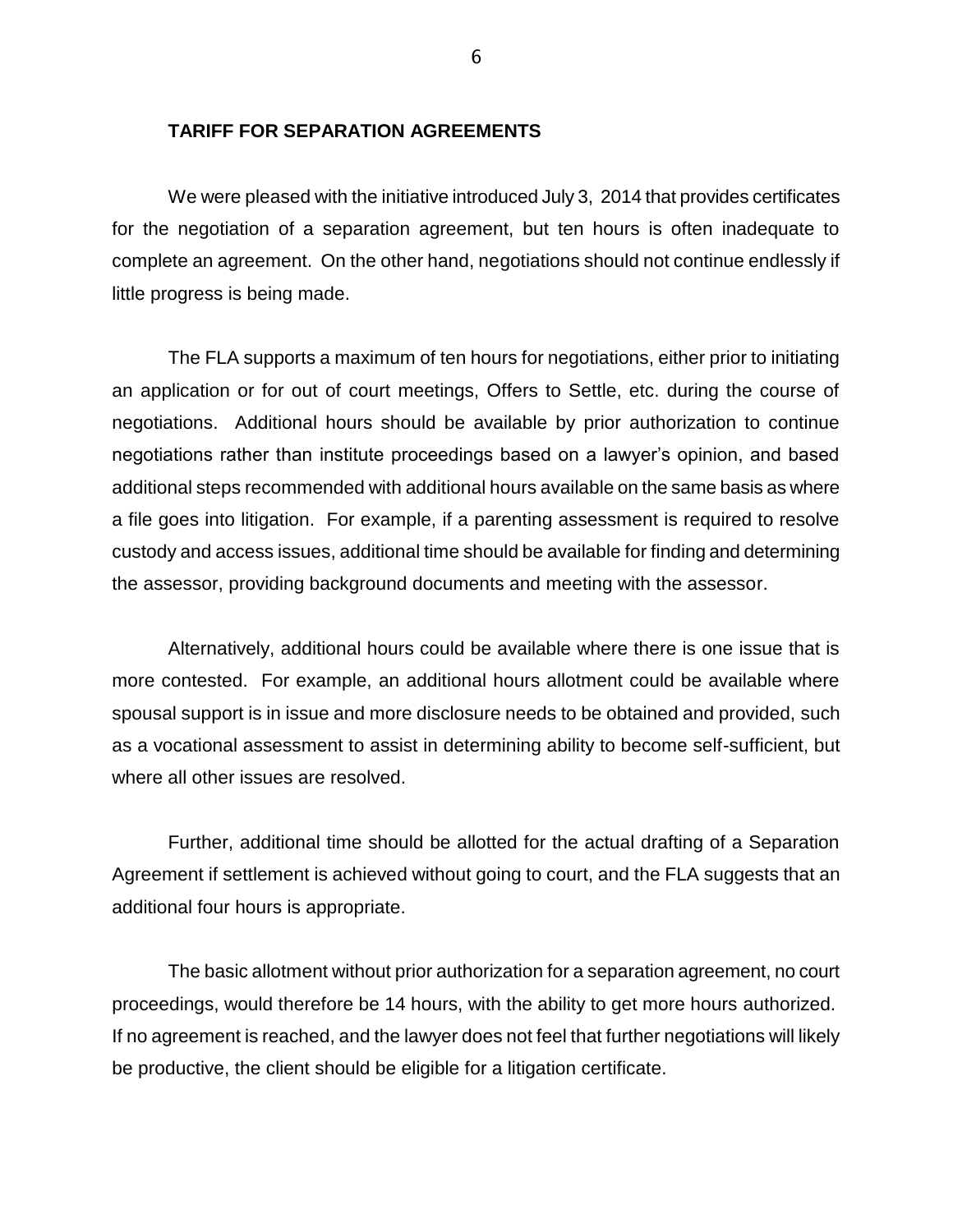### **THE HISTORIC LEGAL AID TARIFF**

A similar discussion about the inadequacy of the maximum hours allowed by Legal Aid was happening in the early 1980's. This led to what is still the high-water mark in the tariff, the Legal Aid Tariff released in 1987. At that time, there was no tariff specifically for family law but rather one tariff for all civil matters;. Family law matters were also governed by the *Rules of Civil Procedure* and the rules of the then Ontario Court (Family Division) which is not the case today. The *Family Law Rules* and amendments have increased the amount of work and time required to complete a family law file. A proposal for a more reasonable tariff for domestic matters is attached. This uses a lot of the same categories as the 1987 tariff if they are still relevant today and adds some items that now exist that did not exist in 1987.

The 1987 tariff, of course, was severely decimated in the mid 1990's during the last major budget crisis. For approximately two years, only 6.5 hours were allotted at the commencement of a certificate and very few certificates were granted for family domestic matters. Certificates were still issued for child protection matters but also at a very low tariff.

When the current tariff was put into effect, they changed the system dramatically to simply allot a number of hours with a basic allotment of 12 hours. One can obtain additional hours for each Case or Settlement Conference, including some inadequate preparation time, but as indicated above, there are no additional allotments for Motions, questioning or preparing Requests for Information or Requests to Admit. The more contested a case is, the more likely it is that there will be one or multiple Motions and the need for serving documents such as the Request to Admit. One can only get a limited number of additional hours based on the number of contested issues, however, and even if you are able to get a double allotment, that may still be quite inadequate. This is particularly true with respect to custody where at a maximum you can get an additional 30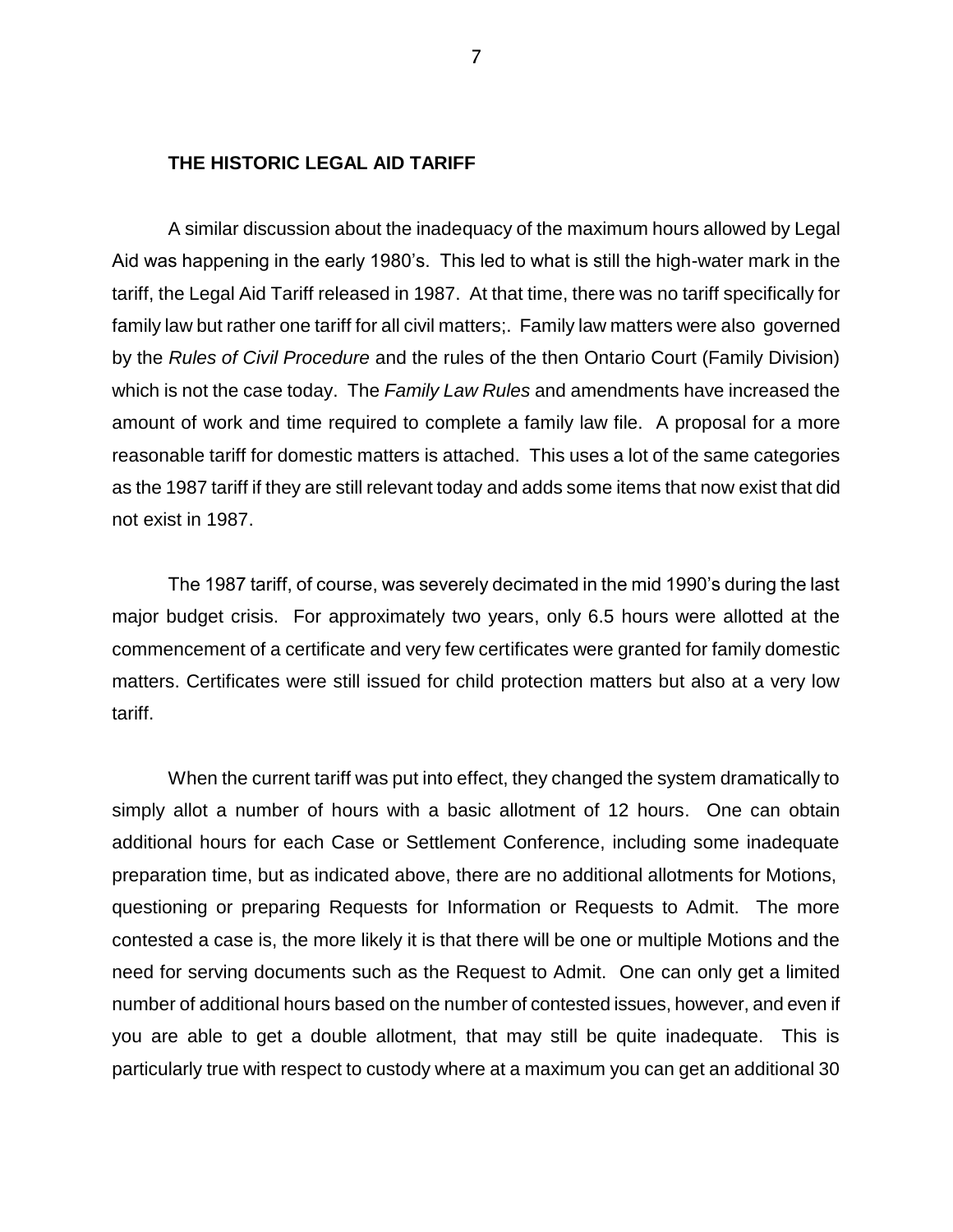hours prior to the matter being set for trial.

## 3. **SOME ALTERNATIVES FOR AN ADEQUATE TARIFF**

## **a) Return to the 1987 Style Tariff**

This has several advantages for clients, lawyers and the public purse.

1) Provided they allocate a reasonable number of hours for various steps, the lawyers will be able to do the work necessary and clients will get the necessary work done.

2) If the tariff is allocated by various steps, lawyers will actually have to do that work in order to get the additional hours. This would encourage counsel to take the steps that they may now avoid because there is no guarantee of payment. In the present system, the 12 hours allocated at the commencement of a file could be used simply to draft pleadings and if the case settled without the lawyer going to court, the lawyer could bill for 12 hours and would be paid without question since it is within the tariff maximums.

3) Legal Aid Ontario could better control its costs by requiring some steps to be preauthorized. Steps that are not required in every case such as Motion or questioning could require advance authorization.

There would need to be clear criteria for authorization, however. For example, Legal Aid Ontario could require that a Case Conference be held where the judge makes recommendations which the other party is not prepared to agree to before authorizing a Motion. If a client wished to move forward with a Motion for spousal support because they wanted the high range and not the low range offered,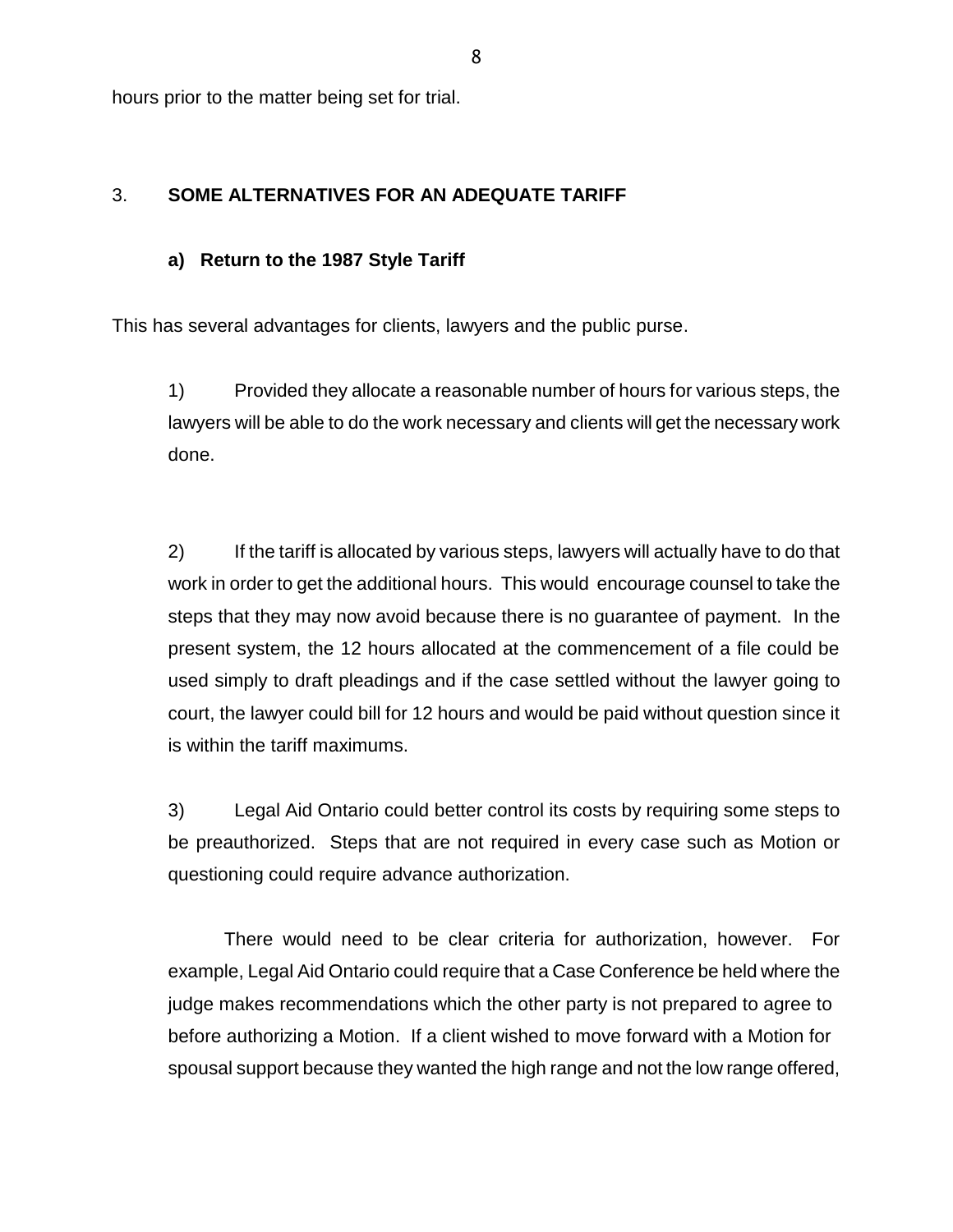if preauthorization was required for such a Motion, an LAO staff **lawyer** could determine whether or not it should be authorized. In a case where there was an absolute refusal to pay spousal support where there was clear entitlement, however, then the Motion should be authorized.

4) If preauthorization for these steps is required, the lawyer would have the advantage of knowing that it was covered and not having to take their chances on discretion.

The downside to the 1987 style tariff is that it will increase the amount of work required to prepare an account by dividing work up amongst the categories and perhaps more work in obtaining prior authorization.

# **b) Hours Allotment Based on Factors That Increase Time Required**

An alternative would be to keep a system similar to what we have now, of additional hours being authorized for substantially contested issues, but also permitting the allocation of additional hours where some objective factors that increase the work required exist, or additional steps are authorized. The advantage to this would be that we could still obtain prior authorization. Some of the factors that might lead to additional hours being authorized are:

# 1) Multiple parties

Each additional party over the usual two in domestic files and three in child protection files adds more issues to be addressed, more other counsel or parties to communicate with and therefore requires more time.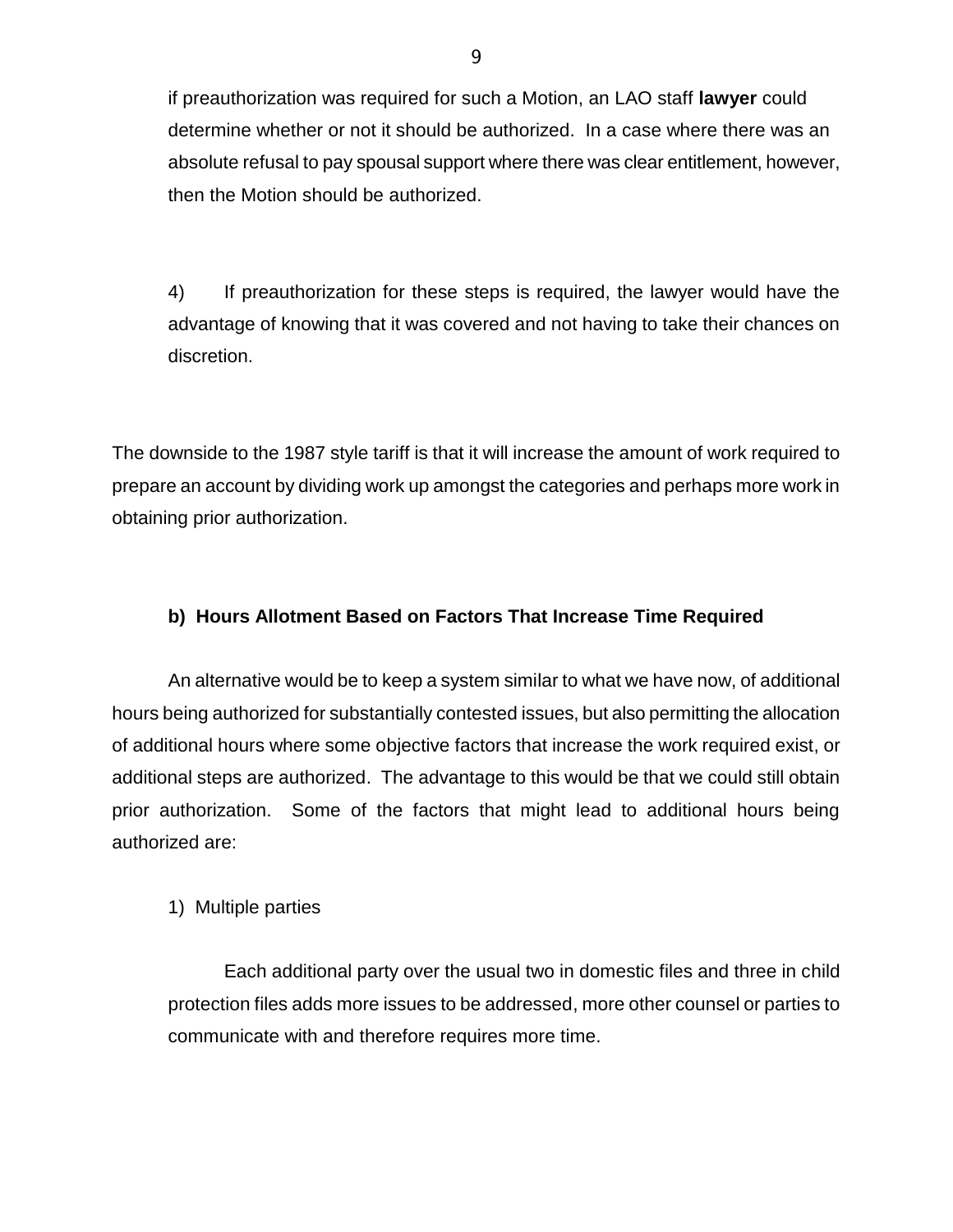### 2) Unrepresented parties

Where the opposing party is unrepresented or self-represented, most of the procedural work falls on the party who has counsel, including arranging adjournments, preparing and filing Form 14B motions and Confirmations, drafting and taking out Orders, and an additional 10-15 hours should be added.

## 3) Necessity of Bringing Motions

A lawyer should be able to write after a Case Conference and obtain an additional hours allotment to bring a Motion where the parties were unable to resolve the matter at the Case Conference. Motions certainly consume a lot of hours, particularly where "everything is an issue".

#### 4) Questioning

Where disclosure is not forthcoming voluntarily or there are complicated financial situations which require questioning, an additional hours allotment should be available. It should also be available in child protection proceedings where it is appropriate to question the worker.

## 5) Necessity of preparing Factums

Ten additional hours should be allotted where a factum is required by the court or counsel feels it is necessary.